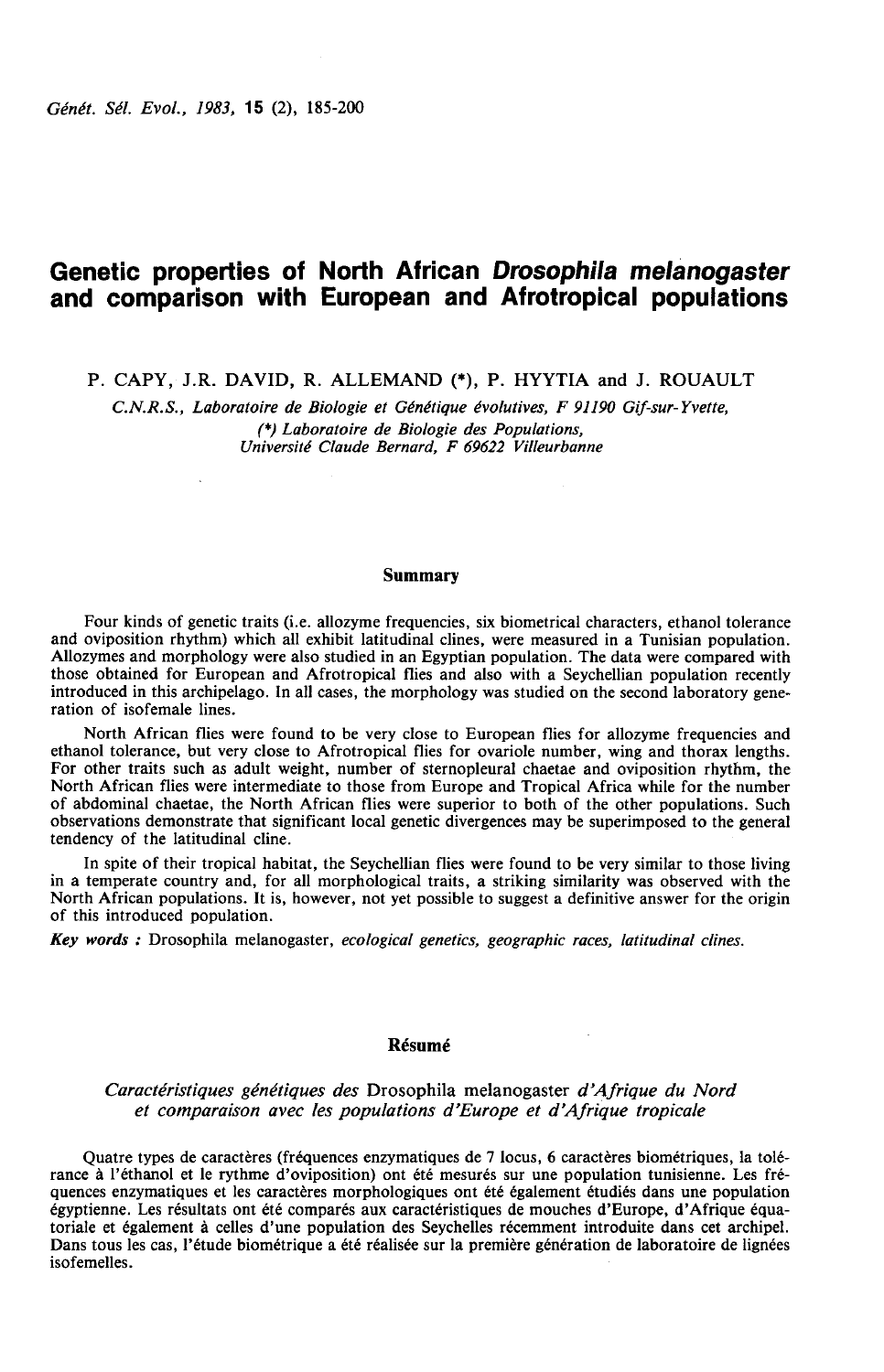### P. CAPY et al.

Les mouches nord africaines apparaissent très proches des mouches Européennes pour les fréquen ces enzymatiques et la tolérance à l'éthanol, par contre elles sont aussi très proches des mouches d'Afrique équatoriale pour le nombre d'ovarioles, les longueurs d'aile et le thorax. Pour les autres caractères tels que le poids des adultes, le nombre des soies sternopleurales et le rythme d'oviposition, elles sont en<br>position intermédiaire. Finalement, elles présentent des valeurs supérieures à celles observées en Europe et en Afrique tropicale pour le nombre de soies abdominales. De telles observations démontrent que des divergences génétiques locales peuvent s'ajouter à la tendance générale des clines latitudinaux.

Malgré leur habitat tropical, les mouches des Seychelles sont très proches de celles vivant en pays tempérés et pour tous les caractères morphologiques une grande analogie est observée avec les populations du nord de l'Afrique. Il n'est, cependant, pas encore possible de préciser définitivement l'origine de cette population.

Mots clés : Drosophila melanogaster, génétique écologique, races géographiques, clines latitudinaux.

# I. Introduction

One of the most persuasive pieces of evidence that natural selection is acting on the genetic structure of wild populations is the occurrence of latitudinal clines which are known<br>in a great number of species (MAYR, 1963; DOBZHANSKY, 1970). However, as pointed out I. Introduction<br>
One of the most persuasive pieces of evidence that natural selection is acting on the<br>
genetic structure of wild populations is the occurrence of latitudinal clines which are known<br>
in a great number of sp demonstration of selective effects : the occurrence of stochastic processes is always difficult to exclude.

The cosmopolitan *Drosophila melanogaster*, which is one of the only two *Drosophila* species able to proliferate both under tropical and temperate climates (DAVID and TSACAS, 1981), is an excellent model for the analysis of such regular geographic variations. For the species able to proliferate both under tropical and temperate climates (DAVID and TSACAS, 1981), is an excellent model for the analysis of such regular geographic variations. For the moment, latitudinal clines have been de Ine cosmopolitan *Drosophila melanogaster*, which is one of the only two *Drosophila*<br>species able to proliferate both under tropical and temperate climates (DAVID and TSACAS,<br>1981), is an excellent model for the analysis The cosmopolitan *Drosophila melanogaster*, which is one of the only two *Drosophila*<br>species able to proliferate both under tropical and temperate climates (DAVID and TSACAS,<br>1981), is an excellent model for the analysis and MALLAH, 1961; DAVID and BOCQUET, 1975a), physiological traits (DAVID and BOCQUET, 1975b; ALLEMAND and DAVID, 1976), chromosomal inversions (METTLER *et al.*, 1977) and allozyme frequencies (VOELKER *et al.*, 1978; OAKE

The best documented information presently available is provided by the analysis of allozyme polymorphism since convergent observations have been obtained on different continents (North America, Europe, equatorial Africa, East Asia and Australia) which har-The best documented information presently available is provided by the analysis of allozyme polymorphism since convergent observations have been obtained on different continents (North America, Europe, equatorial Africa, E bour populations with very different histories (DAVID and TSACAS, 1981). As argued for example by DAVID and BOCQUET (1975a) and OAKESHOTT *et al.* (1981a, b) the occurrence of parallel clines on different continents is a strong argument in favour of a selective pressure. However, latitude (and related environmental climatic variables) never explain the total genetic variability between populations. Longitudinal influences, for example, may be observed even when a single continent is considered (OAKESHOTT *et al.*, 1981a, b; LOUIS of parallel clines on different continents is a strong argument in favour of a selective pressure. However, latitude (and related environmental climatic variables) never explain the total genetic variability between popula et al., 1982).

Biochemical polymorphism is a remarkable means of analysing the genetic differentiation between allopatric populations of the same species. Within species of *Drosophila*, et al., 1982).<br>Biochemical polymorphism is a remarkable means of analysing the genetic differentia-<br>tion between allopatric populations of the same species. Within species of *Drosophila*,<br>allozyme frequencies are generall 1978). This, however, may be interpreted either as a consequence of balancing selection or, under the neutralist theory, by the occurence of some genetic exchange between populations Biochemical polymorphism is a remarkable means of analysing the genetic differentia-<br>tion between allopatric populations of the same species. Within species of *Drosophila*,<br>allozyme frequencies are generally stable (AYALA tanding of the significance of allopatric variations in  $D$ . *melanogaster*, it now appears necessary to extend the analysis to populations not yet studied and also to increase the number of genetically variable traits which are measured on the same population.

186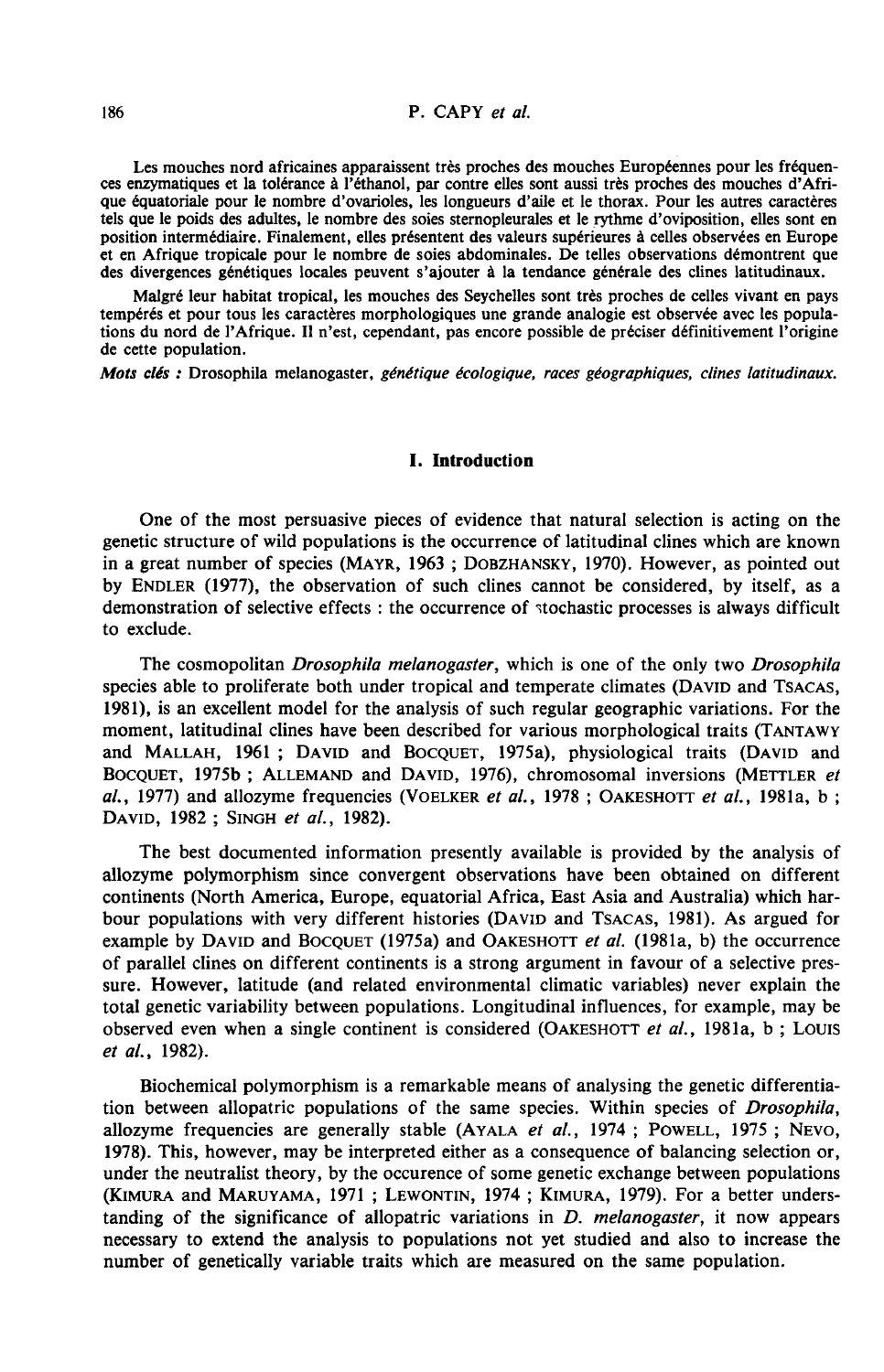We present here a study of north African flies analysed for four kinds of characters which all exhibit latitudinal clines : allozyme frequencies, morphology, alcohol tolerance and oviposition rhythm. These populations are interesting because of their intermediate position between tropical Africa (which harbour the ancestral populations of the species) and Europe. It also appeared worthwhile to include in this comparison a population position between tropical Africa (which harbour the ancestral 1<br>and Europe. It also appeared worthwhile to include in this<br>recently introduced to the Seychelles (DAVID and CAPY, 1982).

### II. Material and methods

The major aim of this study was to compare north African populations with those living under temperate or tropical climates. For added interest we have also included in the comparison information on a population recently introduced to the Seychelles (DAVID and living under temperate or tropical climates. For added interest we have also included in the comparison information on a population recently introduced to the Seychelles (DAVID and CAPY, 1982). The populations have been co traits, namely 7 allozyme loci, 6 different morphological characters, plus tolerance to ethanol and oviposition rhythm, which we will refer to as biometrical traits.

### A. Populations and sampling procedures

Two north African populations were studied, one from Alexandria (Egypt) and one from Nasr'allah (Tunisia). Wild collected females were brought to the laboratory and isolated in single vials to initiate isofemale lines. These lines were used to study allozyme variants and the biometrical traits. In the case of the Tunisian population, two outbreeding strains were also made by mixing 15 different lines. An alternative sampling procedure was used to examine morphological traits in the north African population. As wild living females are often inseminated by mixing 15 different lines. An alternative sampling procedure was used to examine morphological traits in the north African population, two outbreeding strains were also made by mixing 15 differ pring are a mixture of full and half-sibs. To avoid this imprecision, new lines were founded from the first laboratory generation by crossing a virgin female of a line with a male of another line. Two of the initial lines were used to initiate only one new line so that, in all cases, the studied flies corresponded to the second generation grown in the laboratory. This procedure produces full-sib individuals in each family, while avoiding the possible drawbacks of inbreeding, drift or laboratory selection. Information on the populations from Europe and tropical Africa has largely been taken from previously published studies from<br>this laboratory. Data for the allozyme frequencies have been taken from previously publis-<br>hed reports (DAVID, 1982 ; SINGH *et al.*, this laboratory. Data for the allozyme frequencies have been taken from previously publis-<br>hed reports (DAVID, 1982; SINGH et al., 1982). Biometrical data too have been published for European and tropical African populations, populations founded with several females collected in many localities. However, these populations had been kept in the laboratory for several months or even years prior to study. We wished here to obtain more precise information on natural populations living in these countries by submitting some of them to the isofemale line analysis, immediately after the capture of wild living adults. Two French populations, Malaucène and Villeurbanne, were studied in that way and also two Afrotropical populations from Brazzaville (Congo) and Cotonou (Benin). Ethanol tolerance and oviposition rhythm were measured on mixed strains from Congo and Villeurbanne after two or three generations in the laboratory.

For the Seychellian population, data are taken from a previous paper (DAVID and CAPY, 1982) to which some new results will be added on allozyme frequencies and oviposition rhythm.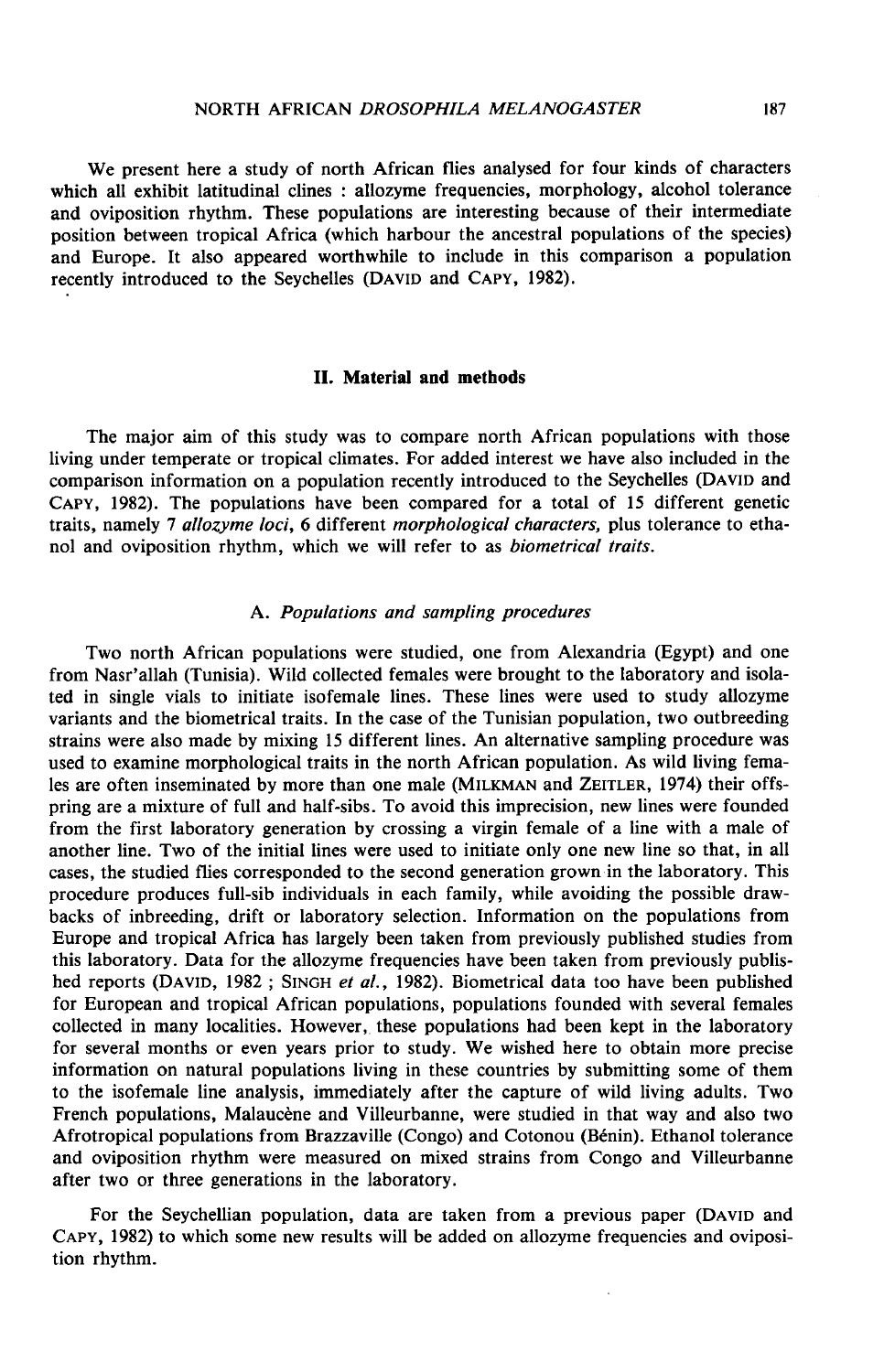## P. CAPY et al.

#### B. Characters

Enzymatic polymorphism was studied at 7 loci using starch gel electrophoresis. Those were Adh, Odh,  $\alpha G$ pdh, Est-6, Est-C, G6pd and Pgm. For each line studied, two adult flies were taken at random.

Six different morphological traits were measured as described by DAVID (1979). The offspring of each couple were reared at 25  $\degree$ C on a killed yeast medium under low larval density and 10 individuals were measured in each line. Ovariole number was determined on females while the five other traits, i.e. fresh weight, thorax and wing lengths, sternopleural and abdominal chaetae numbers, were measured on males. The mean of each line was taken as a single observation.

Ethanol tolerance was determined by studying adult survival in the presente of different concentrations of alcohol (see DAVID et al., 1974). The daily rhythm of oviposition was measured as described by ALLEMAND (1974). Both characters were measured for the mixed strains of Tunisian flies, and on the mixed strains from the Congo and Villeurbanne described above.

#### III. Results

#### A. Allozyme frequencies

Allelic frequencies at 7 polymorphic loci are given in table 1 and compared with results from French, Afrotropical and Seychellian populations. For the Adh locus, a high frequency (0.95) of F allele is observed in Tunisia, as it is in France. The Egyptian population, on the other hand, is characterized by a lower frequency of this allele. For all the other loci, the two north African populations have similar frequencies and are generally close to the west European sample. The main differences are a higher frequency of tion, on the other hand, is characterized by a lower frequenties of the two north African populations have similar close to the west European sample. The main difference  $\alpha Gpdh^s$  and the absence of *Est-C*<sup>s</sup> allele in N  $\alpha G \rho dh^s$  and the absence of *Est-C*<sup>s</sup> allele in North Africa.<br>The generalized genetic distances and normalized identities (NEI, 1972) are given in

table 2. The Egyptian population, for which only 5 loci were studied, was not included in this calculation. The four groups here compared may be distributed in two classes : European, Tunisian and Seychellian populations are very close  $(D < 0.1)$  while Afrotropical populations are notably separate from the three others  $(D > 0.3)$ .

# B. Biometrical traits

For three geographic origins (France, tropical Africa and North Africa), two populations were studied with the isofemale lines technique. The average values for the 6 measured traits are given in table 3 and comparisons between the two populations of each geographic group are done by a  $t$  test. Among 18 comparisons, 8 are significant. The two Afrotropical populations are the most different while the two north African are the most similar. The best discriminative trait is wing length while the most stable within a geographic area is the number of abdominal chaetae.

Table 3 also allows a comparison of the three geographic groups. For the various traits, the greatest difference is generally observed between European and Afrotropical !' ' "confirming previous conclusions based on the analysis of many laboratory strains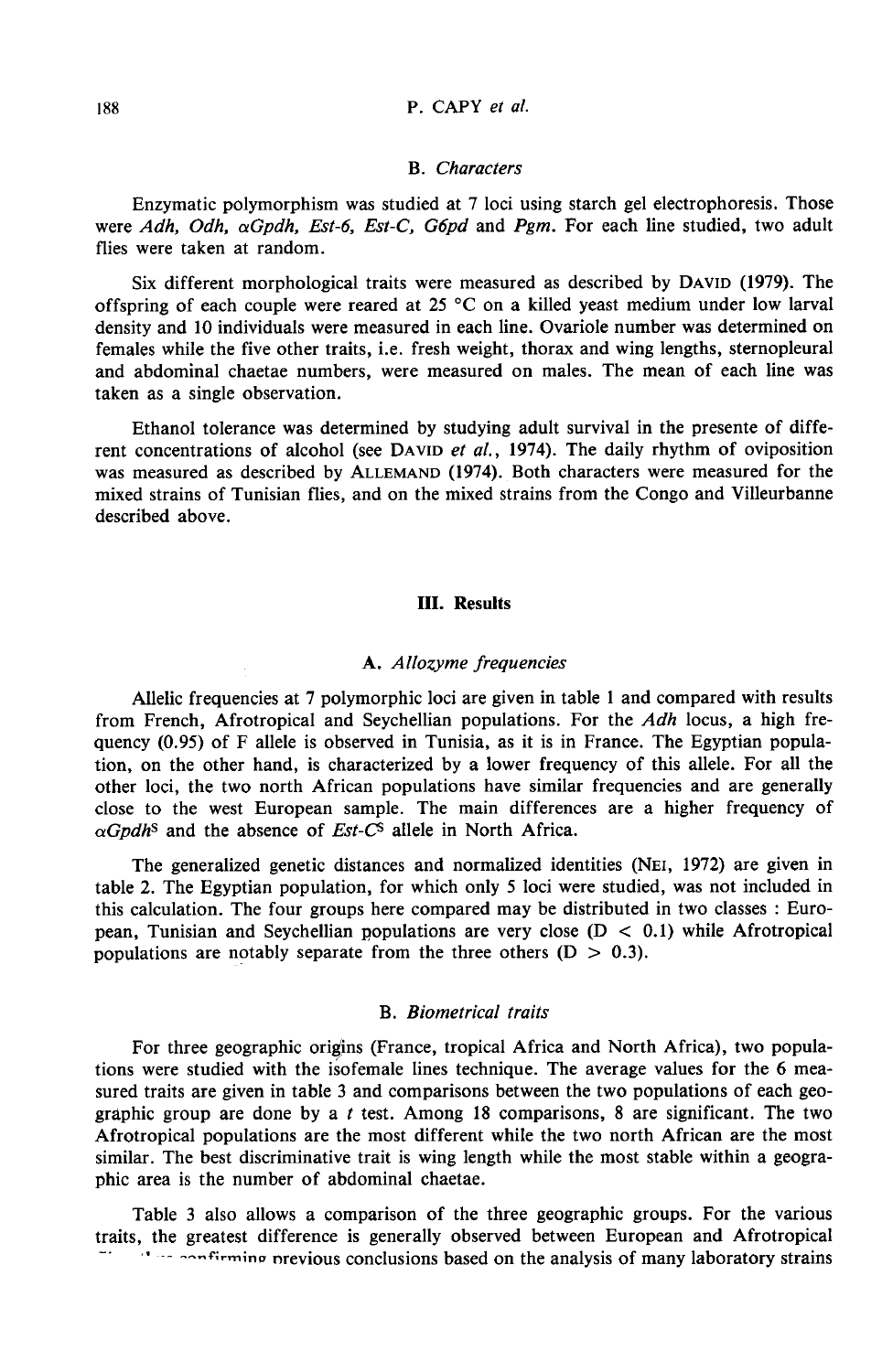(DAVID et al., 1977). In all cases, values measured in European populations are much higher than in the tropics. North African populations often occupy an intermediate position (weight, wing and thorax lengths, sternopleural chaetae). They are however superior to European flies for the number of abdominal chaetae while they are almost identical to tropical flies for the ovariole number.

# TABLE 1

Comparison of allelic frequencies at seven loci in north African, European, tropical African and Seychellian populations.

The European and Afrotropical data correspond to the average of 7 and 6 populations (see DAVID, 1982) for the first five loci and were extracted from SINGH et al. (1982) for the last two loci.

Comparaison des fréquences alléliques à 7 locus des populations Nord Africaines, Européennes, d'Afrique tropicale et des Seychelles.

Les données des populations d'Europe et d'Afrique tropicale sont les moyennes des valeurs de 7 et 6 populations (voir DAVID, 1982) pour les cinq premiers locus

|               | Locus and alleles                                                                                        | France                               | Tropical<br>Africa                   | Nasr' Allah                 | Alexandrie                  | Seychelles                  |
|---------------|----------------------------------------------------------------------------------------------------------|--------------------------------------|--------------------------------------|-----------------------------|-----------------------------|-----------------------------|
| Adh           | S<br>F<br>$\mathbf n$                                                                                    | .060<br>.940<br>1 752                | .968<br>.032<br>2 5 1 8              | .047<br>.953<br>212         | .237<br>.763<br>116         | .151<br>.849<br>104         |
| Odh           | S<br>$\mathbf F$<br>$\mathbf n$                                                                          | .029<br>.971<br>1 376                | .107<br>.893<br>1766                 | .005<br>.995<br>212         | .043<br>.957<br>116         | 1.000<br>104                |
| $\alpha$ Gpdh | S<br>F<br>$\mathbf n$                                                                                    | .408 <sup>°</sup><br>.592<br>1 4 7 6 | .013<br>.987<br>2 2 3 8              | .552<br>.448<br>212         | .569<br>.432<br>116         | .491<br>.509<br>104         |
| Est-6         | $S_1$<br>S <sub>2</sub><br>$\overline{\phantom{m}}$<br>S<br>$\overline{F}$<br>$F_1 - F_2$<br>$\mathbf n$ | .025<br>.697<br>.272<br>.005<br>1416 | .018<br>.310<br>.623<br>.049<br>1836 | .019<br>.731<br>.250<br>212 | .032<br>.798<br>.170<br>116 | .047<br>.689<br>.264<br>104 |
| Est-C         | S<br>F<br>V<br>n                                                                                         | .083<br>.881<br>.036<br>1438         | .163<br>.505<br>.332<br>1736         | .995<br>.005<br>212         | .948<br>.052<br>116         | .929<br>.071<br>104         |
| G6pd          | S<br>F<br>$\mathbf n$                                                                                    | .160<br>.840<br>40                   | .416<br>.584<br>56                   | .189<br>.811<br>212         |                             | .167<br>.833<br>104         |
| Pgm           | S<br>F<br>$\mathbf{V}$<br>n                                                                              | .020<br>.980<br>40                   | .062<br>.709<br>.229                 | .028<br>.944<br>.028<br>212 |                             | 1.000<br>104                |

et sont tirées de SINGH et al. (1982) pour les deux derniers.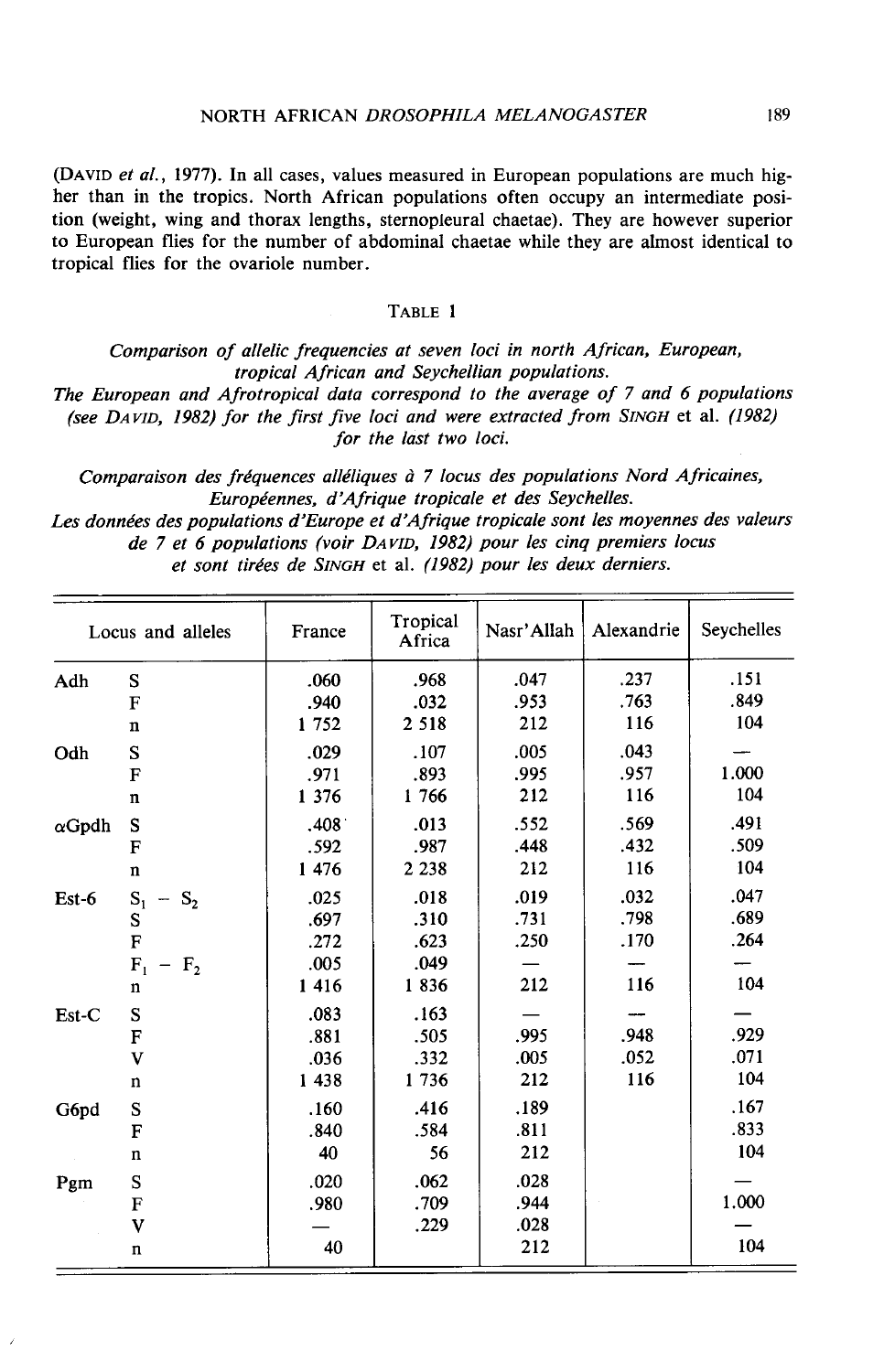# P. CAPY et al.

# TABLE 2

Genetic distances (above diagonal) and normalized identities (under diagonal) according to NEI (1972) calculated for 7 polymorphic loci (the Egyptian population is not included in this comparison).

Distances génétiques (au-dessus de la diagonale) et identités normalisées (au-dessous de la diagonale) d'après NEI (1972), calculées pour 7 locus polymorphiques (la population égyptienne n'est pas inclue dans cette comparaison).

|              | <b>GENETIC DISTANCES</b>           |        |           |           |            |  |  |  |  |
|--------------|------------------------------------|--------|-----------|-----------|------------|--|--|--|--|
|              |                                    | Europe | T. Africa | N. Africa | Sevchelles |  |  |  |  |
| <b>ITIES</b> | Europe $\dots\dots\dots\dots\dots$ |        | 0.316     | 0.008     | 0.089      |  |  |  |  |
| <b>IDEN</b>  | T. Africa                          | 0.729  |           | 0.379     | 0.326      |  |  |  |  |
|              | $N.$ Africa                        | 0.992  | 0.684     |           | 0.085      |  |  |  |  |
|              | Seychelles                         | 0.914  | 0.722     | 0.918     |            |  |  |  |  |

It appeared therefore necessary to combine the different traits in a more general comparison and the results of two different techniques are presented here.

The first method is to consider the « biometrical profiles » (LEFEBVRE, 1978 ; CAPY, 1982) of the seven populations. The means and variances of the various traits are very different so that an homogenization of scale is necessary. In each case a transformation was done so that the general mean becomes 0 and the variance 1 (standardized variable). After that, the position of the mean of each population is shown graphically and the values for different traits in the same population are joined by a line so that a profile is visualized  $(fig. 1)$ .

We see that the two French populations are very similar and always above the zero line while the two Afrotropical populations, although more distant, are always below the zero line. The two north African populations are very close : they are above the zero for the first three traits and below for the last three. The Seychellian population exhibit a profile similar to those of north African flies.

For a more accurate comparison of two profiles, two properties must be considered : first the overall distance ; second the parallelism of the lines. To estimate the distance, we used a very simple, empirical formula, as follows :

$$
d = \frac{n}{l} |X_i - Y_i|
$$

where  $X_i$  and  $Y_i$  are the mean values of trait i in populations X and Y, and n is the number of traits. The parallelism of two profiles was estimated by the coefficient of correlation r. The values of these two parameters for the 21 possible comparisons are given in table 4.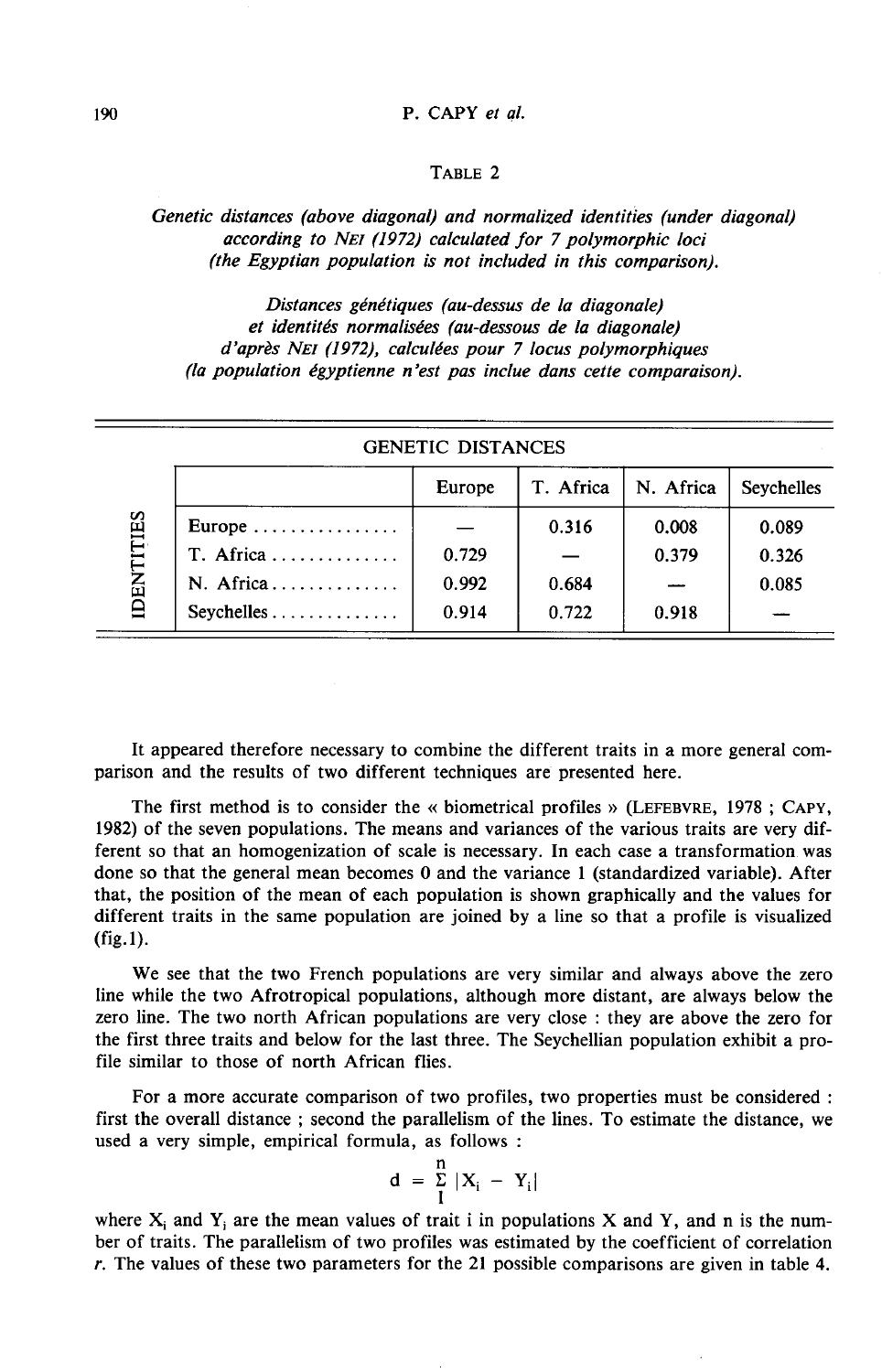TABLE 3

and comparison by a t test of populations coming from the same geographical area. Average values of biometrical traits for Europe, North Africa and Tropical Africa, n : number of isofemale lines

(significant differences are noted \*  $[p < .05]$ )

Valeurs moyennes des caractères biométriques des mouches d'Europe, d'Afrique du Nord et d'Afrique tropicale et comparaison par un test t des populations d'une même région.

n : nombre de lignées isofemelles

(les différences significatives sont notées \*  $[p < .05]$ )

|                           |                  | <b>EUROPE</b>                           |                  | NORTH AFRICA                                                                                                            |                  | TROPICAL AFRICA                          |           |
|---------------------------|------------------|-----------------------------------------|------------------|-------------------------------------------------------------------------------------------------------------------------|------------------|------------------------------------------|-----------|
| Characters                | Malaucéne        | Villeurbanne                            | Alexandrie       | Nasr' Allah                                                                                                             | Brazzaville      | Cotonou-<br>Calavi                       |           |
| Number of lines           | 21               | ≋                                       |                  | 23                                                                                                                      |                  | ≊                                        |           |
| Fresh weight (o)          |                  | $90.53 \pm 0.33$ 89.74 $\pm 0.36$ 0.831 |                  | $87.38 \pm 0.32$ 88.33 $\pm 0.32$ 0.925                                                                                 |                  | $82.40 \pm 0.45$ 76.14 $\pm 0.51$        | $14.002*$ |
| Abdominal chaetae (d)     | $34.28 \pm 0.19$ | $34.81 \pm 0.19$ 1.052                  |                  | $36.23 \pm 0.26$ 26.05 $\pm 0.23$ 0.499                                                                                 |                  | $31.20 \pm 0.23$ 30.31 $\pm 0.28$ 1.138  |           |
| Sternopleural chaetae (6) |                  | $19.04 \pm 0.14$ 18.78 $\pm 0.16$ 0.578 |                  | $17.66 \pm 0.14$ 18.18 $\pm 0.13$ 0.808                                                                                 |                  | $17.30 \pm 0.16$ 15.80 $\pm 0.14$ 3.442* |           |
| Thorax length $(0)$       |                  | $96.39 \pm 0.14$ 94.74 ± 0.15 4.702*    | $92.30 \pm 0.27$ | $91.65 \pm 0.25$ 0.971                                                                                                  | $92.15 \pm 0.19$ | $89.32 \pm 0.20$ 4.604*                  |           |
| Wing length $(0)$         |                  |                                         |                  | $205.18 \pm 0.24  210.88 \pm 0.32  4.452*  190.25 \pm 0.46  186.06 \pm 0.32  4.307*  190.35 \pm 0.39  181.97 \pm 0.33 $ |                  |                                          | 5.635*    |
| Ovarioles (9)             |                  |                                         |                  | $54.56 \pm 0.29$   48.29 ± 0.31   3.089*   38.14 ± 0.33   37.97 ± 0.24   1.356                                          |                  | $39.67 \pm 0.34$ 38.25 $\pm 0.24$ 1.970  |           |

# NORTH AFRICAN DROSOPHILA MELANOGASTER

 $191$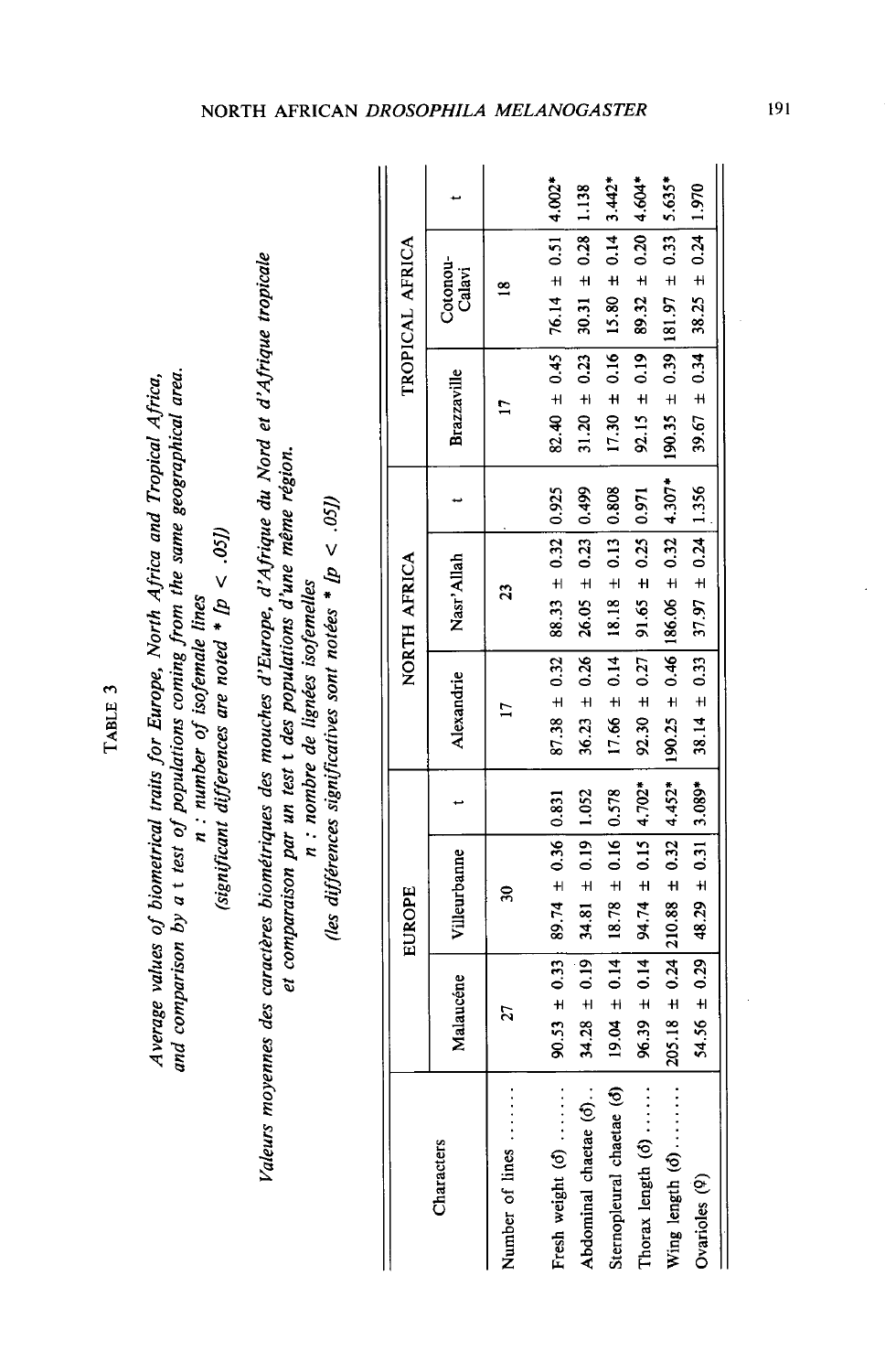

 $Fig. 1$ 

Biometrical profiles of the seven populations (see text for details).

Populations : 1. Malaucène, 2. Villeurbanne, 3. Cotonou, 4. Brazzaville, 5. Alexandria, 6. Nasr'Allah, 7. Seychelles.

Traits : 1. Weight, 2. Number of abdominal chaetae, 3. Number of sternopleural chaetae, 4. Thorax length, 5. Wing length, 6. Ovariole number.

Profils biométriques des 7 populations étudiées (voir le texte pour plus de détails).

Populations : 1. Malaucène, 2. Villeurbanne, 3. Cotonou, 4. Brazzaville, 5. Alexandrie, 6. Nasr'Allah, 7. Seychelles.

Caractères : 1. Poids, 2. Nombre de soies abdominales, 3. Nombre de soies sternopleurales, 4. Longueur du thorax, 5. Longueur de l'aile, 6. Nombre d'ovarioles.

Examination of these data shows that they are not distributed at random. A regular pattern can be observed, allowing the calculation of the average values given in table 5.

Distances between populations of the same geographic origin are always low ( $\overline{m} = 2.4$ ) while distances between European and Afrotropical flies are high  $(m = 25.2)$ . North African populations occupy an intermediate position between these two groups from which they are equidistant  $(11.5 \text{ and } 11.4)$ . If we now consider the Seychellian population (table 4) we see that it is very close to north African flies and most distant from the French ones.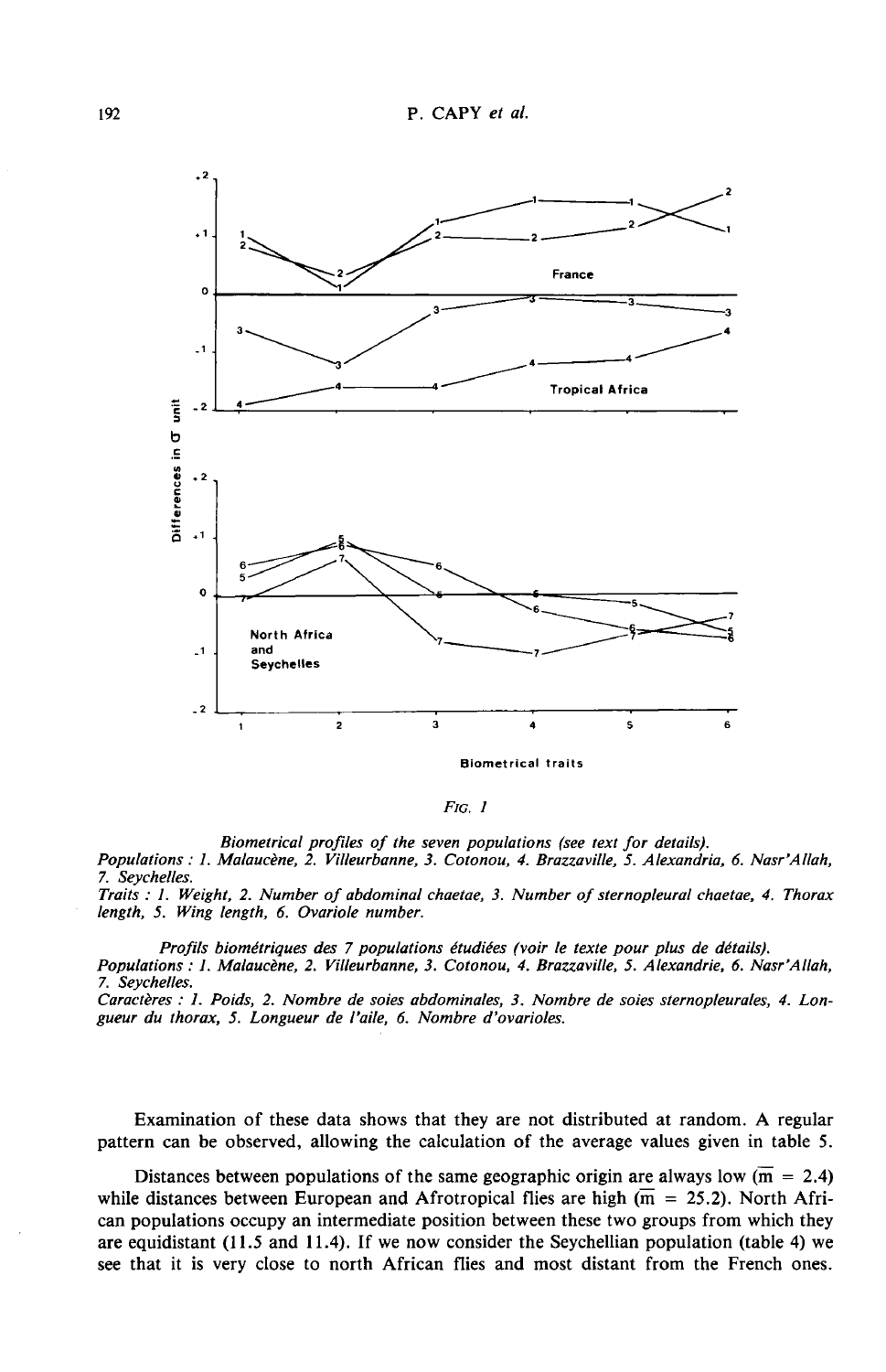### TABLE 4

# Correlations (above diagonal) and empirical distances (below diagonal) between the 7 biometrical profiles shown in figure 1 (see text for details).

Corrélations (au-dessus de la diagonale) et distances empiriques (au-dessous de la diagonale) entre les 7 profils biométriques de la figure 1 (voir le texte pour plus de détails).

| <b>CORRELATIONS</b> |       |       |       |       |       |         |         |         |
|---------------------|-------|-------|-------|-------|-------|---------|---------|---------|
|                     |       | Mal.  | Vill. | Braz. | Cot.  | Alex.   | Nas.    | Sey.    |
|                     | Mal.  |       | .592  | .981  | .386  | $-.705$ | $-.703$ | $-.949$ |
| <b>DISTANCES</b>    | Vill. | 1.13  |       | .691  | .791  | $-.987$ | $-.854$ | $-.562$ |
|                     | Braz. | 14.35 | 13.24 |       | .504  | $-.796$ | $-.753$ | $-.972$ |
|                     | Cot.  | 37.02 | 36.36 | 5.69  |       | $-.779$ | $-.885$ | $-.381$ |
|                     | Alex. | 11.28 | 10.23 | 5.74  | 16.18 |         | .874    | .687    |
|                     | Nas.  | 13.03 | 11.62 | 6.63  | 17.13 | 0.55    |         | .600    |
|                     | Sey.  | 19.54 | 16.07 | 5.09  | 9.11  | 2.29    | 2.70    |         |

Correlation coefficients are highly variable, ranging from  $-0.987$  to 0.981. However, a regular pattern is also observed (table 5). Between populations of the same origin, a positive correlation is observed ( $r = 0.66$ ). North African populations, on the other hand, are negatively correlated both to European and Afrotropical ones. An unexpected result is the positive correlation between the most distant populations from Europe and tropical Africa. For the moment, it seems premature to suggest an explanation to these observations and also to the fact that no  $r$  values are close to zero (table 4).

# TABLE 5

# Comparison of biometrical profiles between different groups of populations  $(n: number of values)$

Comparaison des profils biométriques entre différents groupes de populations  $(n: \textit{nombre de valeurs})$ 

| Populations compared           | n              | Distance         | Correlation       |
|--------------------------------|----------------|------------------|-------------------|
|                                | -3             | $2.46 \pm 1.62$  | $0.656 \pm 0.11$  |
| Europe - Tropical Africa       | $\overline{4}$ | $25.24 \pm 6.61$ | $0.712 \pm 0.12$  |
| Europe - North Africa          | 4              | $11.54 \pm 0.58$ | $-0.812 \pm 0.07$ |
| North Africa - Tropical Africa | 4              | $11.42 \pm 3.03$ | $-0.803 \pm 0.03$ |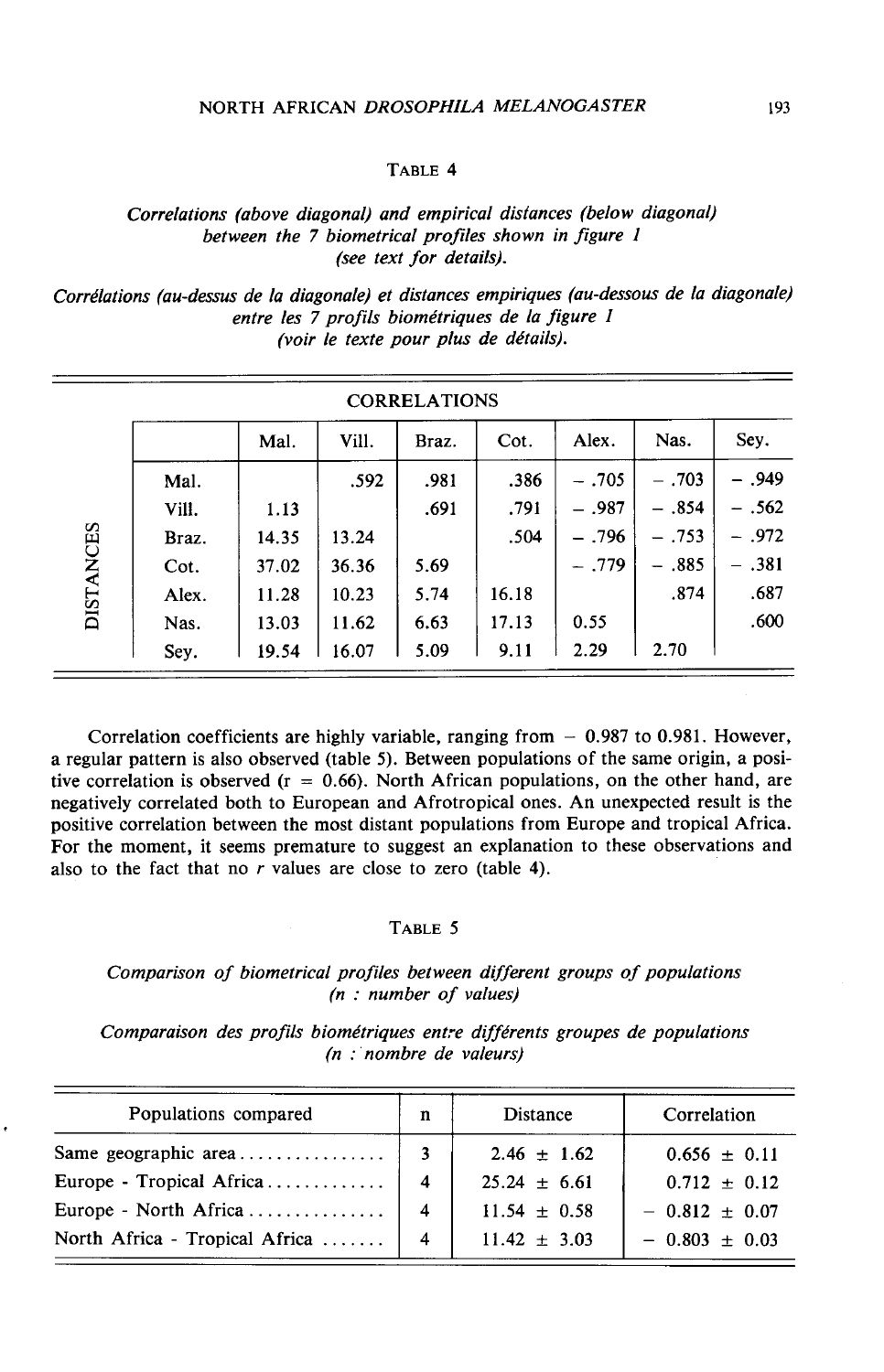

 $Fig. 2$ 

Discriminant analysis applied to biometrical traits of the seven populations: projection on the first two discriminant axes of French, Afrotropical, north African and Seychellian populations. Each ellipse is calculated for including 75 % of all observations. The two first axes restitute 97.4 % of the total information.

Analyse discriminante appliquée aux caractères biométriques des sept populations : projection sur les deux premiers axes des populations françaises, d'Afrique tropicale, d'Afrique du Nord et des Seychelles. Chaque ellipse contient 75 % des observations d'une population. Les deux premiers axes restituent 97,4 % de l'information totale.

Looking at Seychellian flies, we again find that they are very close to the north African populations. Both for the distance and the correlations between biometrical profiles, Seychellian flies could be incorporated to the north African group without any significant modification of the average values given in table 5.

Another way of comparing the 7 populations is to use a discriminant analysis. The results shown in figure 2 lead to a similar conclusion : the populations are distributed into three groups. The first axis, for which the main variables are thorax and wing lengths and ovarioles number, separates European populations from the others. The second axis with weight and abdominal chaetea number as preponderant variables, discriminates Afrotropical and north African populations. Seychellian flies are superimposed to this last group.

### C. Ethanol tolerance

Survival curves of adults after two days of treatment with various concentrations of ethanol are given in figure 3. These curves show the high sensitivity of Afrotropical flies (lethal concentration 50 =  $6.5 \%$ ) and the high tolerance of European and Seychellian flies ethanol are given in figure 3. These curves show the high sensitivity of Afrotropical flies<br>(lethal concentration 50 = 6.5 %) and the high tolerance of European and Seychellian flies<br>(L.C. 50 of 17.0 and 16.7 % respective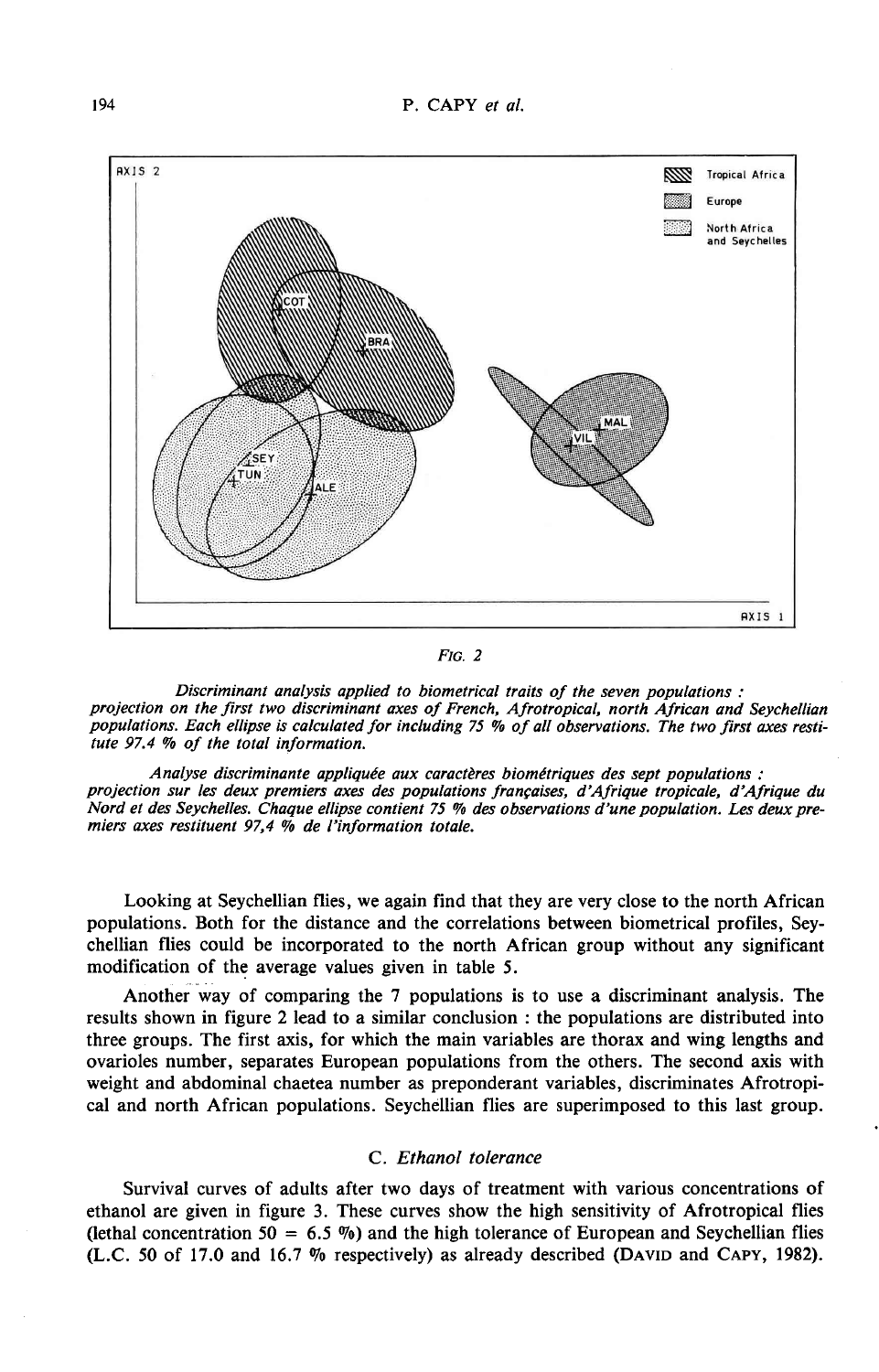

 $Fig. 3$ 

Comparison of the ethanol tolerance of Tunisian flies (two repeats) with that of Afrotropical, European and Sevchellian flies.

The curves show the percent of adult mortality after two days of treatment on various concentration of ethanol. The lethal concentration 50 are respectively 6.5 % (tropical Africal), 17 % (Europe), 16.7 % (Seychelles) and 16.6 % and 16.7 % (Tunisia).

Comparaison de la tolérance à l'éthanol de mouches tunisiennes (2 répétitions) avec celles des populations d'Afrique équatoriale, européennes et des Seychelles.

Les courbes donnent le pourcentage de mortalité adulte après deux jours de traitement pour diverses concentrations d'éthanol. Les doses létales 50 sont respectivement 6,5 % (Afrique tropicale), 17 % (Europe), 16,7 % (Seychelles) et 16,6 % et 16,7 % (Tunisie).

Two measurements were done on mixed strains of Tunisian flies. For the L.C. 50, the values were found to be almost identical to those of European flies (16.6 and 16.7  $\%$ ). However, the mortality curves exhibit a smoother slope, suggesting a greater variability between individuals. More specially we see that about 30 % of the flies were killed by a relatively low concentration of 8 % ethanol. This observation was confirmed in two other repeats (not shown). The occurrence of a great variability of ethanol tolerance between sympatric flies seems a specific property of the Tunisian population.

# D. Daily oviposition rhythm

The average oviposition curves, under a LD 12.12 regime, are given in figure 4.

In all cases, we observe an oviposition peak at the beginning of the scotophase which is typical of  $D$ . *melanogaster*. The data also confirm that the height of the peak is much more important in Afrotropical than in European populations (ALLEMAND and DAVID,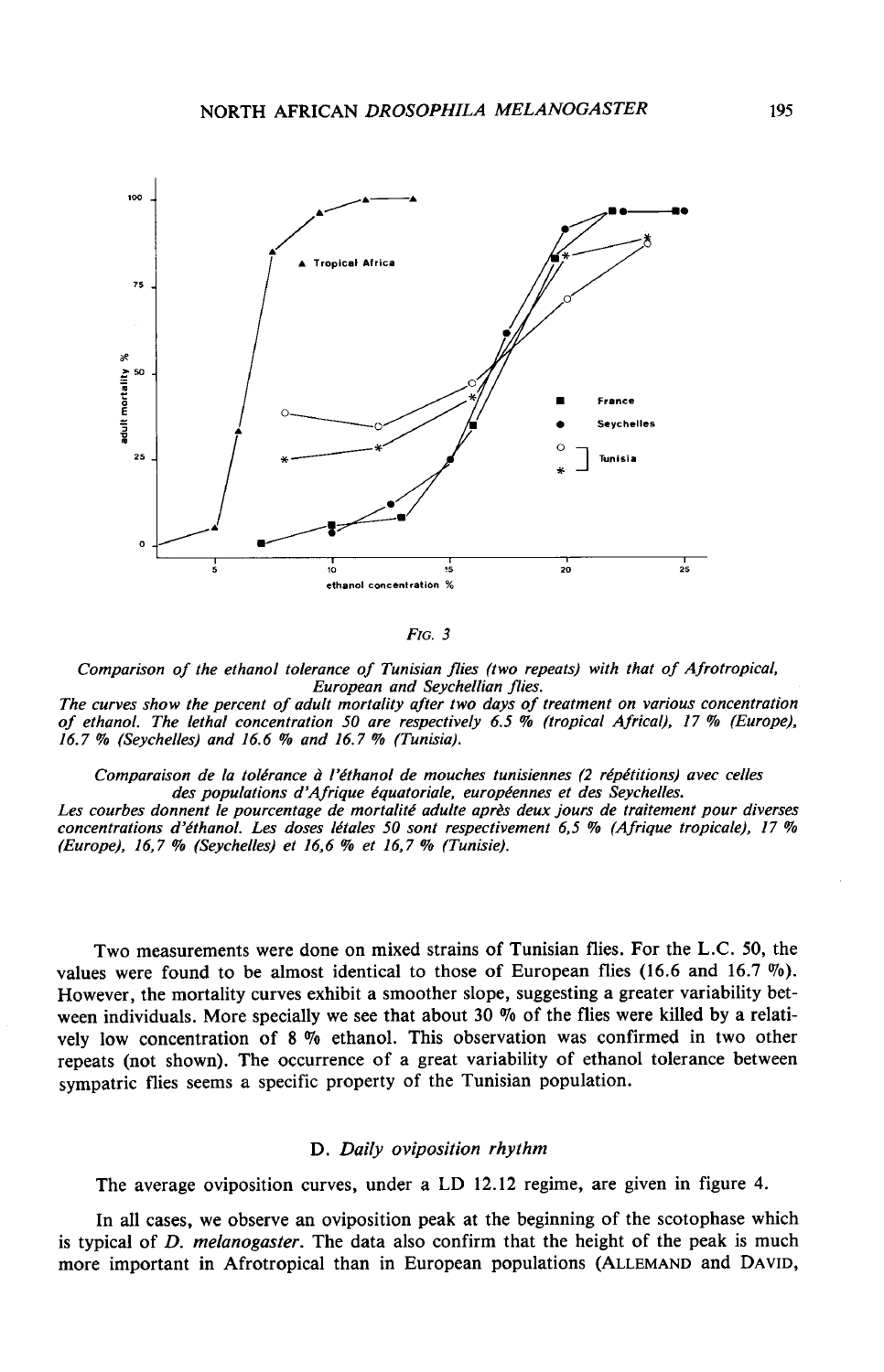1976). The Tunisian population exhibits a peak which is a little higher than in French populations, as could be expected from the latitudinal cline previously described (ALLEMAND and DAVID, 1976). The Seychellian population, despite its position close to the Equator, is almost identical to the French one.



FIG. 4

Daily oviposition curves of flies from tropical Africa (Brazzaville), Tunisia (Nasr'Allah), France (Villeurbanne) and Seychelles.

Heavy and light bars indicate the photoperiodic cycle. Hourly data are expressed in percent of the daily egg production. Each curve is the average of several repetitions (between 14 and 20) and corresponds to a total oviposition of more than 3 000 eggs.

Courbes de ponte journalière des mouches d'Afrique tropicale (Brazzaville), de Tunisie (Nasr'Allah), de France (Villeurbanne) et des Seychelles.

Les barres noires et blanches figurent le cycle photopériodique. Les données horaires sont exprimées en pourcentage de la production journalière. Chaque courbe est la moyenne de plusieurs répétitions (entre 14 et 20) et correspond à un total de plus de 3 000 œufs.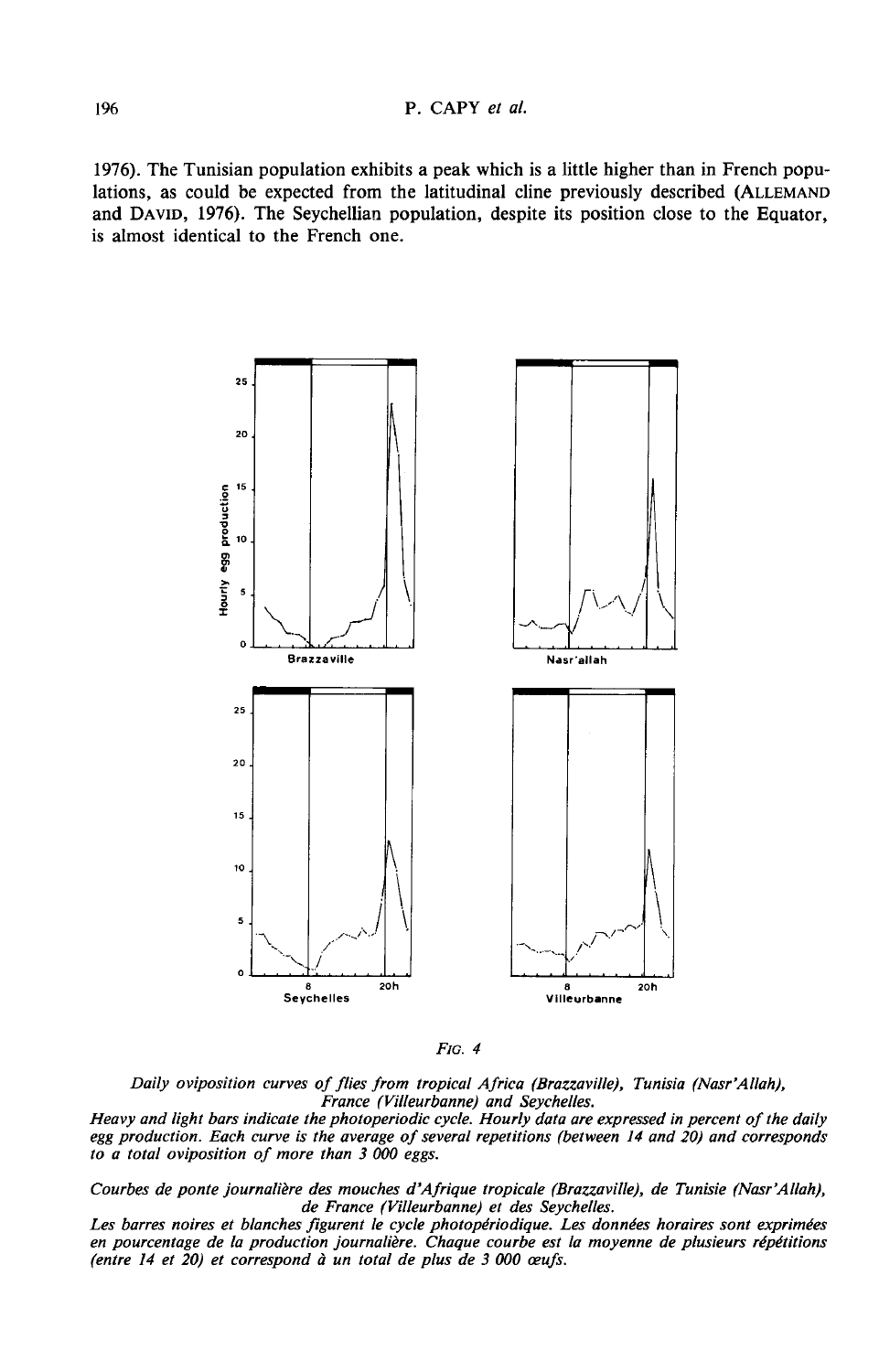#### IV. Discussion and conclusion

All genetic studies of natural populations of *Drosophila* are subject to a possible bias due to drift or selection when the offspring of wild living individuals are kept for several generations in the laboratory. For some traits, such as allozyme frequencies, this inconvenience can be avoided by directly studying wild collected flies or by keeping them, or their Fl offspring, deep frozen until the analysis is done. For other traits, for example morphological or physiological ones, the analysis must be done on flies grown under the controlled conditions of the laboratory in order to reduce the undesirable variation attributable to environmental effects (DAVID, 1979). Such traits are subject in the laboratory to genetic drift but it is also possible that some kind of selection will occur as a consequence of environmental stability or crowding. Studying isofemale lines appears a convenient technique for getting more accurate data on the genetic structure of natural populations (see PARSONS, 1980, for a review). However, in many published cases, the lines were kept in the laboratory for more than 10 generations before the analysis so that we do not know if the experimental data exactly reflected the genetic properties of the original population. In the present work, we tried to avoid this problem by studying the second generation of laboratory grown flies. The fact that a cross between unrelated parents was done before the morphological analysis of the progeny also ensured that all individuals in a family were non-inbred, full sibs. We believe that this procedure is the best possible to get an instant picture of the genetic properties of a natural population. The only possible bias may arise from the fact that, when wild living females are isolated in single vials, some of them remain sterile or die prematurely. The possibility of some kind of laboratory adaptation cannot thus be completely excluded, but its importance seems minimal.

Two main problems are to be discussed from the presented data. First, what is the position of north African populations with respect to latitudinal clines ? Second, what may be the origin of the Seychellian population ?

When plotted against latitude of origin, the points corresponding to different populations living approximatively at the same longitude are often organized according to a clinal pattern. As pointed out in the introduction, this has been demonstrated for morphological traits, ethanol tolerance, the peak of oviposition rhythm and for allozyme frequencies. However the corresponding points generally show a large dispersion around the regression line so that the question generally arises as to whether the scattering is due mainly to random events, such as sampling errors or laboratory drift, or if they correspond to true and permanent divergences between the populations ?

The answer to that question can be given only if each population is analyzed using an appropriate sampling technique such as isofemale lines, and also if the same population is studied over successive years. It is therefore not possible to suggest a definitive answer but our observations clearly favour the second hypothesis, as North African populations are often quite different from the general latitudinal tendency observed between Western Europe and Equatorial Africa. This conclusion is apparent from allozyme frequencies since, in spite of the lower latitude  $(35^{\circ}$  versus  $45^{\circ})$  the Tunisian population is almost identical to European ones. This is also clear for the ethanol tolerance, the mean of which is similar to that observed in France. But the main evidence comes from the biometrical traits.

The two north African samples, in spite of their distant origins (more than 2 000 km between Nasr'allah and Alexandria), show similar properties. For example the female ovariole number is almost identical to that found in Equatorial Africa while the number of abdominal chaetae is superior both to those of Afrotropical and European flies.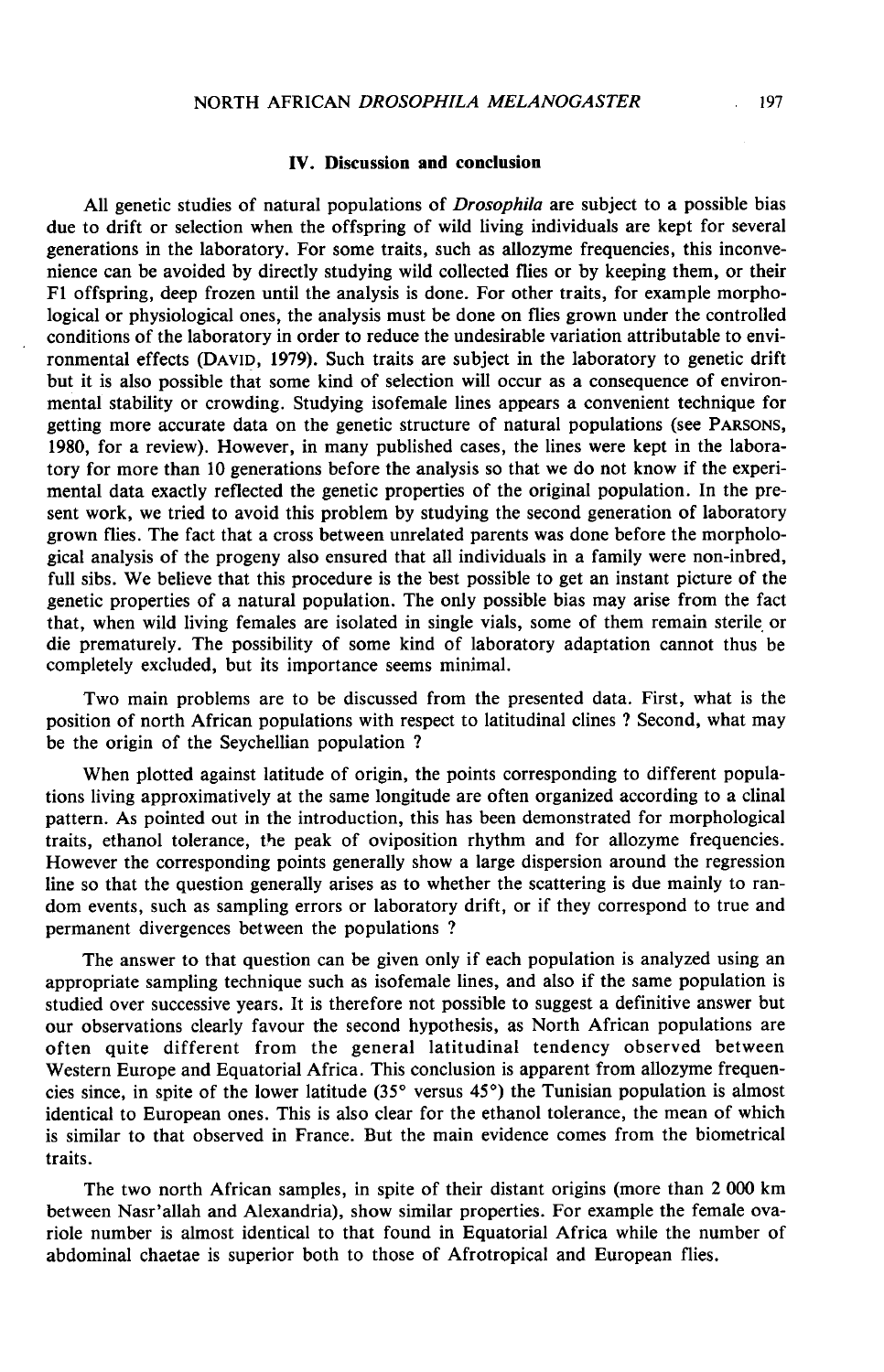Very little doubt remains that, superimposed to a general latitudinal tendency, local populations exhibit original genetic properties and deviate significantly from a linear cline.

Of course the same difficulty of interpretation still persists, as in all ecological genetics studies : are such short range divergences a consequence of drift or a consequence of adaptation to specific local environmental conditions ? Much more information is needed before we can give an accurate answer to that question which is crucial to population biology.

The special status of the Seychellian population may help to investigate further that problem. As discussed in an earlier paper (DAVID and CAPY , 1982) this population was probably introduced into the archipelago during the last 4 years. This population is very different from those living on the African mainland in a similar equatorial climate and close to those living in temperate countries. We demonstrate here that this population is, for its biometrical properties, closer to north African populations than to European ones, while the data for the other characteristics are not discriminative. problem. As discussed in an earlier paper (DAVID and CAPY, 1982) this population was<br>probably introduced into the archipelago during the last 4 years. This population is very<br>different from those living on the African mai

It could be tempting to argue that this population was introduced from North Africa.<br>However a recent study (ANXOLABEHERE *et al.*, 1982) of these populations for their genetic status in the P.M. system of hybrid dysgenesis demonstrated that north African populations were of the M type while Seychellian and French populations were of the O type. Other origins should also be considered, specially countries for which we do not have any information on the genetic properties of wild living D. melanogaster. For example, South Africa is likely to harbour populations quite similar to those of North Africa. Finally the possibility remains that the biometrical similarity with north African flies is only a transient phenomenon of a temperate population submitted to new selective pressures and evolving toward a new genetic equilibrium.

> Received October 22, 1982. Accepted January 21, 1983.

#### Acknowledgements

We thank Mrs De Scheemaeker-Louis, E. Pla and J. Sandrin for excellent assistance in this study and Dr. F. Borai for providing the Alexandria population.

#### References

- **References**<br>ALLEMAND R., 1974. Importance évolutive du comportement de ponte chez les insectes : comparaison<br>du rythme circadien d'oviposition chez les six espèces de *Drosophila* du sous-genre *melanogaster*. du rythme circadien d'oviposition chez les six espèces de Drosophila du sous-genre melanogaster. C.R. Acad. Sci., Paris, 279, 2075-2077. ALLEMAND R., 1974. Importance évolutive du comportement de ponte chez les insectes : comparaison<br>du rythme circadien d'oviposition chez les six espèces de *Drosophila* du sous-genre *melanogaster*.<br>C.R. Acad. Sci., Paris,
- A genetic latitudinal cline in wild populations. Experientia, 32, 1403-1404.
- ALLEMAND R., 1974. Importance évolutive du comportement de ponte chez les insectes : comparaison<br>du rythme circadien d'oviposition chez les six espèces de *Drosophila* du sous-genre *melanogaster.*<br>C.R. Acad. Sci., Paris, dysgénésie des hybrides entre populations de Drosophila melanogaster. C.F. Acad. Sci., Paris, 294, 913-916. C.R. Atal. Scl., Falis, 219, 2013-2011.<br>ALLEMAND R., DAVID J.R., 1976. The circadian rhythm of oviposition in *Drosophila melanogaster*:<br>A genetic latitudinal cline in wild populations. *Experientia*, **32**, 1403-1404.<br>ANXO
- tein polymorphisms. Genetics, 77, 343-384.
- CAPY P., 1982. Variabilité génétique et races géographiques chez Drosophila melanogaster : Etude de caractères biométriques par la méthode des lignées isofemelles. Thèse de  $3<sup>e</sup>$  Cycle. Orsay (Paris XI).